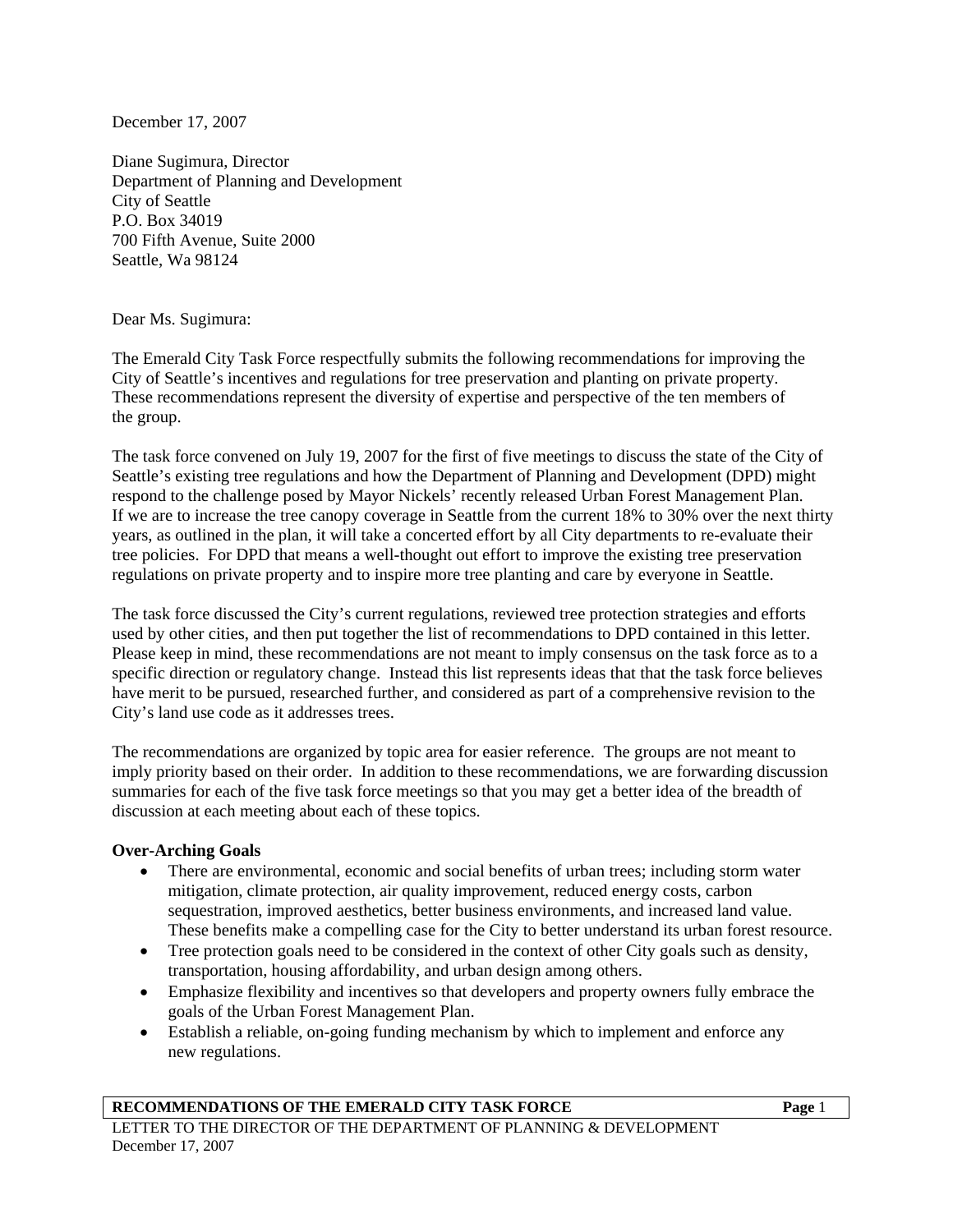- Consider short- and long-term costs and development restrictions of new tree protection regulations on developers and future property owners along with the overall health of the urban forest.
- Make trees an asset for homeowners and developers rather than a liability. Evaluate the City's regulations and utility operations to determine where incentives can make a compelling argument to retain existing trees.
- Utilize rights-of-way in residential, commercial, and industrial areas to increase tree plantings. The rights-of-way present a significant opportunity to increase the tree canopy cover without limiting development potential.
- Make clear, concise and effective regulations.
- Inter-departmental coordination is critical in order to achieve the City's urban forestry goals and to ensure consistency and eliminate conflicts between City departments.

## **Incentives**

- Establish incentives within the development process to protect existing trees, preserve open space for new tree planting, and adopt low-impact development techniques.
- Establish incentives outside of the development process for private property owners to maintain existing trees and plant new trees whenever possible.
- Recognize that increased density/height and reduced parking requirements are the most valuable incentives for developers.
- Evaluate infrastructure requirements that could be reduced based on tree canopy retained or green space protected (i.e., storm water vault sizing requirements).

# **Regulations**

- In order to curtail the loss of existing tree canopy, require tree removal permits both during development and for all property owners. The permit process should have the following features:
	- *Affordable* or even free, particularly for the removal of damaged, diseased, dying, or dead trees.
	- *Easily and quickly obtained* on the internet, at Neighborhood Service Centers, or at DPD.
	- *Clear criteria* as to which trees can be removed, when they can be removed, and whether they need to be replaced.
	- *Flexible* use menu of preservation/replacement options.
	- *Impose penalties/fines* for lack of permit or violating conditions penalties should be significant enough in order to encourage compliance.
	- *Educational* use permitting process to educate applicants on the value trees provide to their property and to the larger community.

- *Data gathering* – use permit application to gather data on the City's tree infrastructure.

- Establish flexibility in the tree protection process to consider tree health, tree structure, life expectancy, and tree location. This flexibility might encourage preservation of multiple small trees rather than one large or mature tree in order to result in a net gain of environmental function. Preservation or improvement of environmental function in the short- and long-term should be the foundation for decision-making.
- Re-evaluate definitions of Heritage, Exceptional, mature, and special trees and consider groups of trees as well. Streamlining and simplifying the designations in the City land use code is desirable.
- Establish a tree fund that receives money from fines, fee-in-lieu payments, and other sources and in return plants and preserves trees in Seattle. This money should not be intermingled with the General Fund or used for the City's standing tree-care obligations.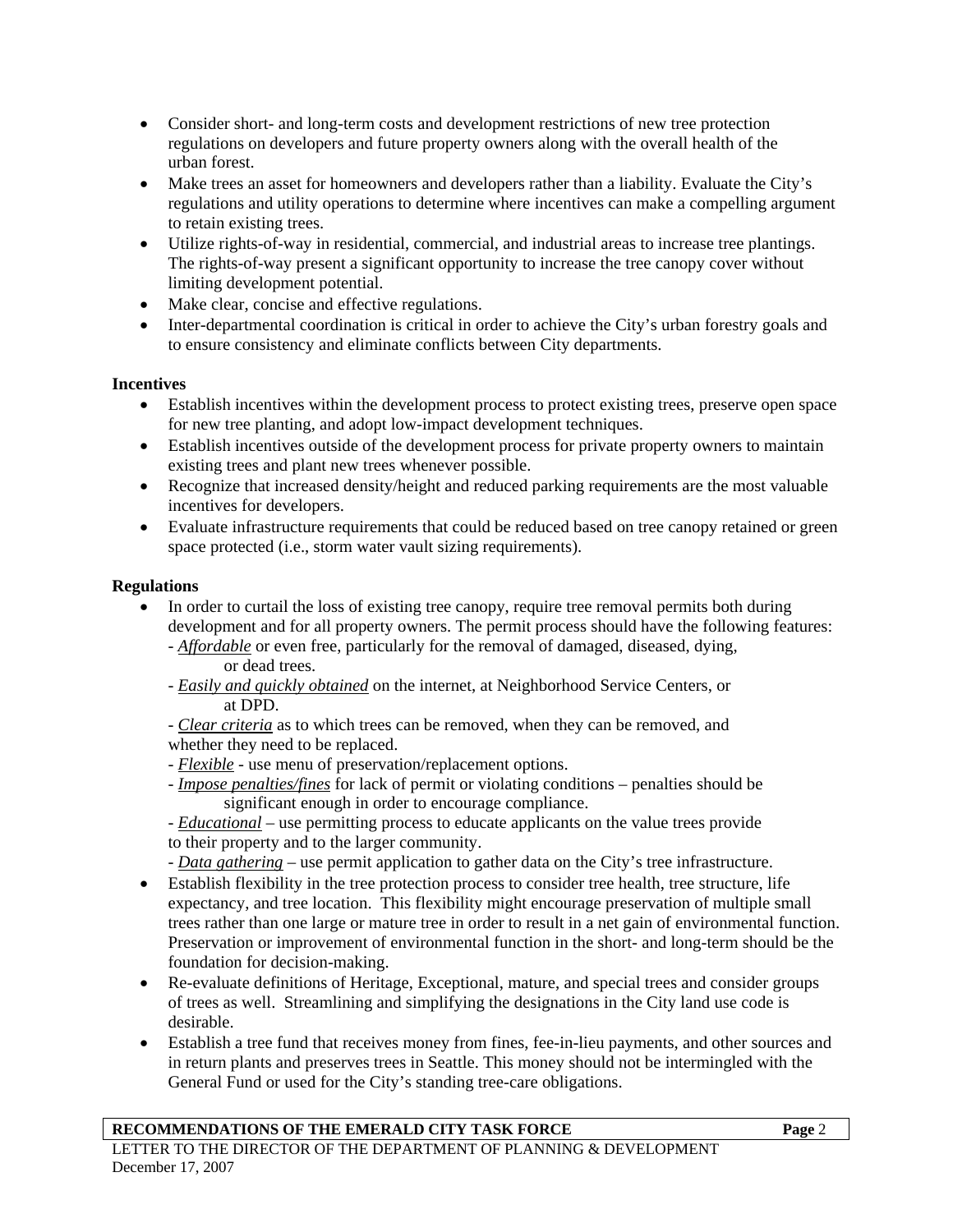- Consider alternatives or limits to impervious surface areas in single-family residential zones in order to provide space for trees and improve drainage and the health of the soil which would, in turn, support the long term health of trees. Don't do this, however, in a way that would limit the overall development potential of the site.
- Update tree protection requirements during construction to current best management practices.

## **Enforcement**

- Enforcement is an important part of tree protection; however creating clear, concise regulations up front will facilitate compliance and will reduce potential conflicts that would require enforcement.
- Create an arborist position at DPD to manage the entire tree protection process including plan review, landscape requirements, permitting, and enforcement.
- Set fines based on the value of the tree, or trees, in question.
- Re-evaluate the criteria for calculating tree value to include storm water protection, climate protection, carbon sequestration, economic/business value among others. Set fines based on new criteria.

## **Education/Outreach**

- Communicate the environmental, social, and economic value of trees in the context of climate change and urban quality of life to residents, developers, and the construction industry.
- Increase awareness of existing and new tree protection requirements from regulations on private property through development and construction requirements.
- Increase information and education about tree protection opportunities and regulations earlier in the development process. The goal should be to get tree protection designed into the project earlier during initial site planning rather than trying to incorporate it further down the road when changes to design would be costly or difficult.
- Increase awareness about tree care for all landowners.
- Urban forestry groups and volunteers are a significant resource. The City can leverage its scarce funds by acting as a facilitator connecting residents and developers to these resources.

Land use regulations will play an important part in the City's efforts to achieve the Mayor's urban forest canopy coverage goal; however, they are only part of the effort. Full engagement by City departments from their own tree care and maintenance practices to how they promote tree planting and care is vital. The City's efforts will not only go along way to directly improving the urban forest's health but it will lead the way by example and show that this effort is not expected from any one individual but as an effort by the community for the benefit of us all.

## **Recommendations for Other Departments**

- Encourage Seattle Public Utilities to reduce drainage rates based on impervious surface and tree/canopy coverage on property – reflecting the role trees play in reducing costs associated with storm water.
- Acquire additional public parks, greenways, and other green space as part of the strategy for protecting and increasing canopy coverage.
- Maximize tree planting on public property including street right-of-way.
- Allow, encourage, or require trench sharing/stacking by City & private utilities.
- Promote underground utilities to reduce conflicts between trees and utility service.
- Create or support programs that reduce the cost of tree planting to homeowners.

#### **RECOMMENDATIONS OF THE EMERALD CITY TASK FORCE Page** 3